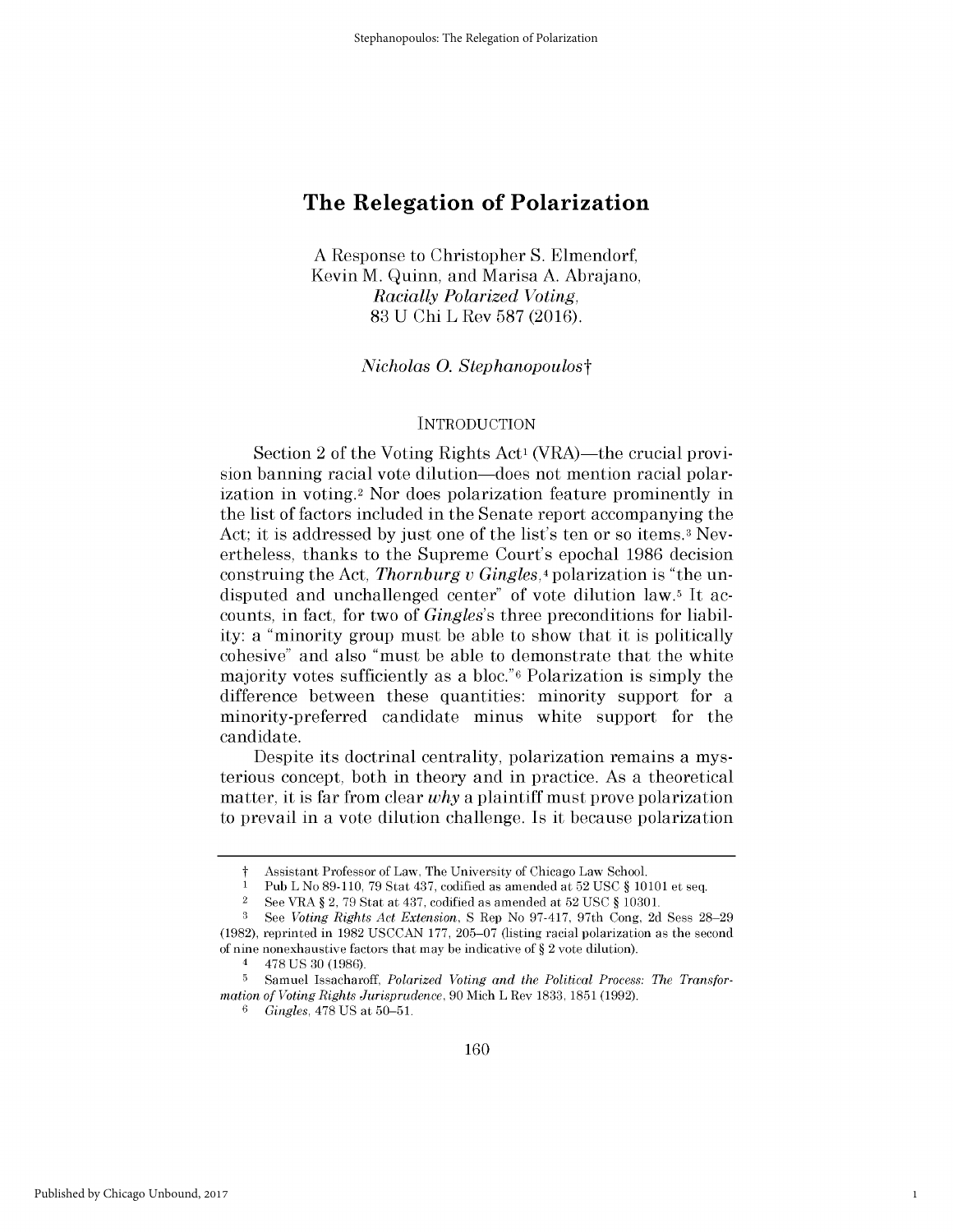reveals discrimination **by** white voters against minority candidates of choice? Or because the pluralist marketplace is malfunctioning—the usual deals between groups not being made—when polarization is **high?** Or because certain electoral policies can interact with polarization to prevent minority-preferred candidates from winning office? And as a practical matter, it is even more obscure *how* polarization should be established. The lower courts are sharply divided as to the elections that are relevant, the levels of minority cohesion and white bloc voting that are sufficient, the way to identify minority candidates of choice, and many other issues.

In their important new article,7 Professors Christopher Elmendorf, Kevin Quinn, and Marisa Abrajano thoroughly canvass these theoretical and practical ambiguities. They also *link* them; in their view, one reason why the mechanics of calculating polarization are so uncertain is the underlying confusion over why we care about the concept in the first place.<sup>8</sup> Another, even more fundamental reason is the gap the authors expose between candidates' vote shares (the input in almost all polarization analyses) and voters' political preferences (the actual metric of interest).9 Candidates' performances are partly a function of voters' views-but only partly. They are also inevitably a function of candidates' own characteristics: their race, ideology, competence, and so on. Because of this gap, the authors recommend scrapping the usual methodology for computing polarization. 10 In its place, they tantalizingly hint that survey responses should be substituted for election results.<sup>11</sup>

In this brief response, **I** first highlight the contributions the authors have made to the understanding of racially polarized voting. Their most novel and penetrating insight—one that has escaped a generation of scholars and judges—is that, due to the nonrandom variation of candidate attributes, voter polarization cannot be assessed simply **by** comparing minority cohesion and white bloc voting in prior elections. Next, I offer some gentle rejoinders to the authors' relentlessly pessimistic account. The most notable of these is that, at least in Supreme Court decisions, there is actually a good deal of agreement that the basic aim of **§** 2 is to

**<sup>7</sup>** See generally Christopher **S.** Elmendorf, Kevin M. Quinn, and Marisa **A.** Abrajano, *Racially Polarized Voting,* **83 U** Chi L Rev **587 (2016).**

**<sup>8</sup>Id** at **599-600 &** nn **66-67.**

**<sup>9</sup> Id** at 647. **10 Id** at **675.**

**<sup>11</sup>**Elmendorf, Quinn, and Abrajano, **83 U** Chi L Rev at **675-76** (cited in note **7).**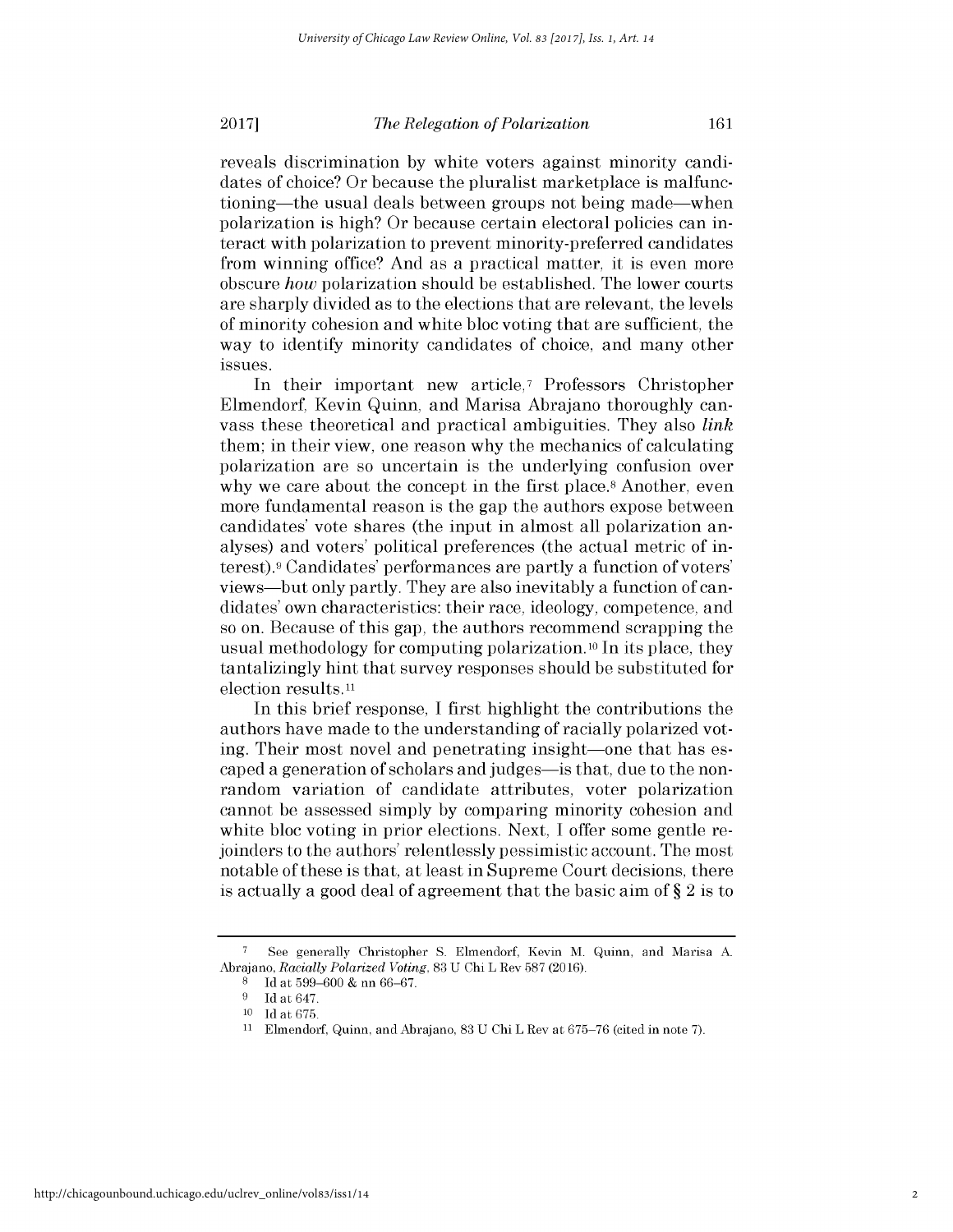## *The University of Chicago Law Review Online* **162 [83:160**

provide descriptive representation to geographically concentrated minority groups. Lastly, **I** tentatively explore a future even more radical than any contemplated **by** the authors: one in which vote dilution could be proven with only the most cursory of polarization showings. This future, **I** suggest, is both true to the statutory text and consistent with the predominant theory of **§** 2.

#### **I. CONTRIBUTIONS**

The mark of a great idea is that it changes how you see the world. After being exposed to it, you can't go back to how you previously understood something. The authors' observation that voter polarization is a function of *both* voters' own political preferences *and* candidates' characteristics<sup>12</sup> is exactly such an idea. After thinking it through, it becomes impossible to look at statistics about minority or white support for a candidate and conclude that they capture the extent to which voters' views actually vary.

For a nice illustration, consider the polarization calculations that Professors Samuel Issacharoff, Pamela Karlan, and Richard Pildes (all preeminent voting rights scholars) present in their casebook. In a **1980** city council election in Norfolk, Virginia, a bivariate ecological regression indicated that **98** percent of black voters supported a black candidate named Evelyn Butts, compared to just **5** percent of white voters. <sup>13</sup>According to the editors, these figures mean that polarization in Norfolk was "quite **high."** <sup>14</sup> Black and white voters' preferences diverged **by** more than ninety points.

But **did** they really? They certainly **did** *in that particular election-at* least **if** the ecological regression was trustworthy, which Professor James Greiner has shown the technique often is not. <sup>15</sup> But that election featured a black candidate who was "a civil rights activist" (in fact, a plaintiff in the case that toppled Virginia's poll tax) and a founder of the Concerned Citizens for

<sup>12</sup>**Id** at 646-47, **652-60.**

**<sup>13</sup>** Samuel Issacharoff, Pamela **S.** Karlan, and Richard H. Pildes, *The Law of Democracy: Legal Structure of the Political Process* **679-81** (Foundation 4th **ed** 2012). **See** also Brent Tarter, *Evelyn Thomas Butts (1924-1993)* (Encyclopedia Virginia, Nov 2, **2015),** archived at http://perma.cc/FE5A-5N6V.

<sup>14</sup>Issacharoff, Karlan, and Pildes, *The Law ofDemocracy* at **679-81** (cited in note **1).**

**<sup>15</sup>See,** for example, **D.** James Greiner, *Re-solidifying Racial Bloc Voting: Empirics and Legal Doctrine in the Melting Pot,* **86** Ind L **J** 447, 464-65 (2011) (describing ecological regression as "fragile" because **it** can, and often does, produce physically impossible estimates).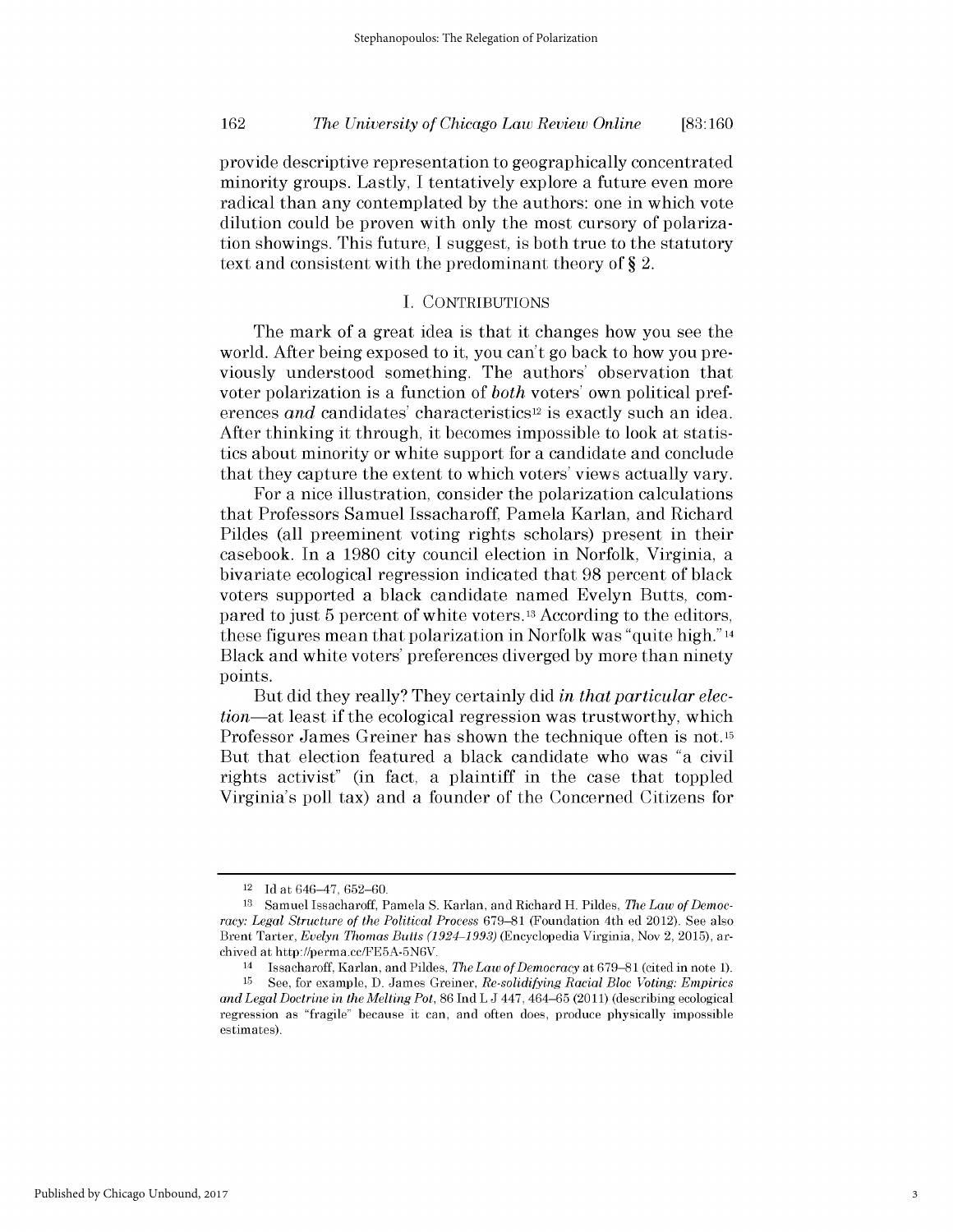Political Education, "the most influential African American political organization in Norfolk during the 1970s."16 What **if** a black candidate less associated with civil rights activism had run in Butts's place? Would Norfolk's voters still have been as racially divided?17 Butts's opponents also included a white candidate endorsed **by** the Concerned Citizens (who won a seat) as well as several more conservative white candidates (two of whom were elected **too).18** Would Norfolk's voters have sorted into the same stark racial pattern **if** Butts had faced different opposition?

The answers to these questions are largely unknowable. And that is precisely the authors' point. Observed levels of minority cohesion and white bloc voting depend on both voters' political preferences and candidates' attributes. Observed levels are therefore an unreliable measure of voters' preferences, because candidates' attributes always intervene to some degree. Once this insight is absorbed, it destabilizes all efforts to compute polarization using actual election results. There is an unbridgeable gulf—who happens to be running in the election and how appealing they are-between these results and voters' underlying views.

This argument is powerful in principle. It remains possible, though, that at least in areas with substantial minority populations, a candidate's minority-preferred status overrides all other drivers of vote choice. In that case, observed levels of minority cohesion and white bloc voting (in an election involving a minority candidate of choice) *would* be an accurate measure of voters' political preferences. Other candidate characteristics would not affect voters' decisions.

In a second major contribution, the authors empirically **dis**miss this possibility. They conduct a series of experiments in which candidates' attributes (race, education, endorsements, military service, and so on) are either set or varied randomly, and subjects are then asked which candidate they would vote for.19

**<sup>16</sup>**Tarter, *Evelyn Thomas Butts (1924-1993)* (cited in note **13).**

**<sup>17</sup>**The answer is probably no. **A** different black candidate received about **30** percent support from white voters in both **1978** and **1982. See** *Collins v City of Norfolk, Virginia,* **605** F Supp **377, 388 (ED** Va 1984).

**<sup>18</sup>***See Collins v City of Norfolk, Virginia,* **883 F2d 1232, 1238-39,** 1241 (4th Cir **1989).** The election was at-large and for three seats. **See** *Collins,* **605** F Supp at **382.**

**<sup>19</sup> See** Elmendorf, Quinn, and Abrajano, **83 U** Chi L Rev at **656-59** (cited in note **7).** These experiments are described in more detail in a subsequent paper. **See** generally Marisa **A.** Abrajano, Christopher **S.** Elmendorf, and Kevin M. Quinn, *Using Experiments to Estimate Racially Polarized Voting* **(UC** Davis Legal Studies Research Paper No 419, **Feb 2015),** archived at http://perma.cc/P8ED-NFCH.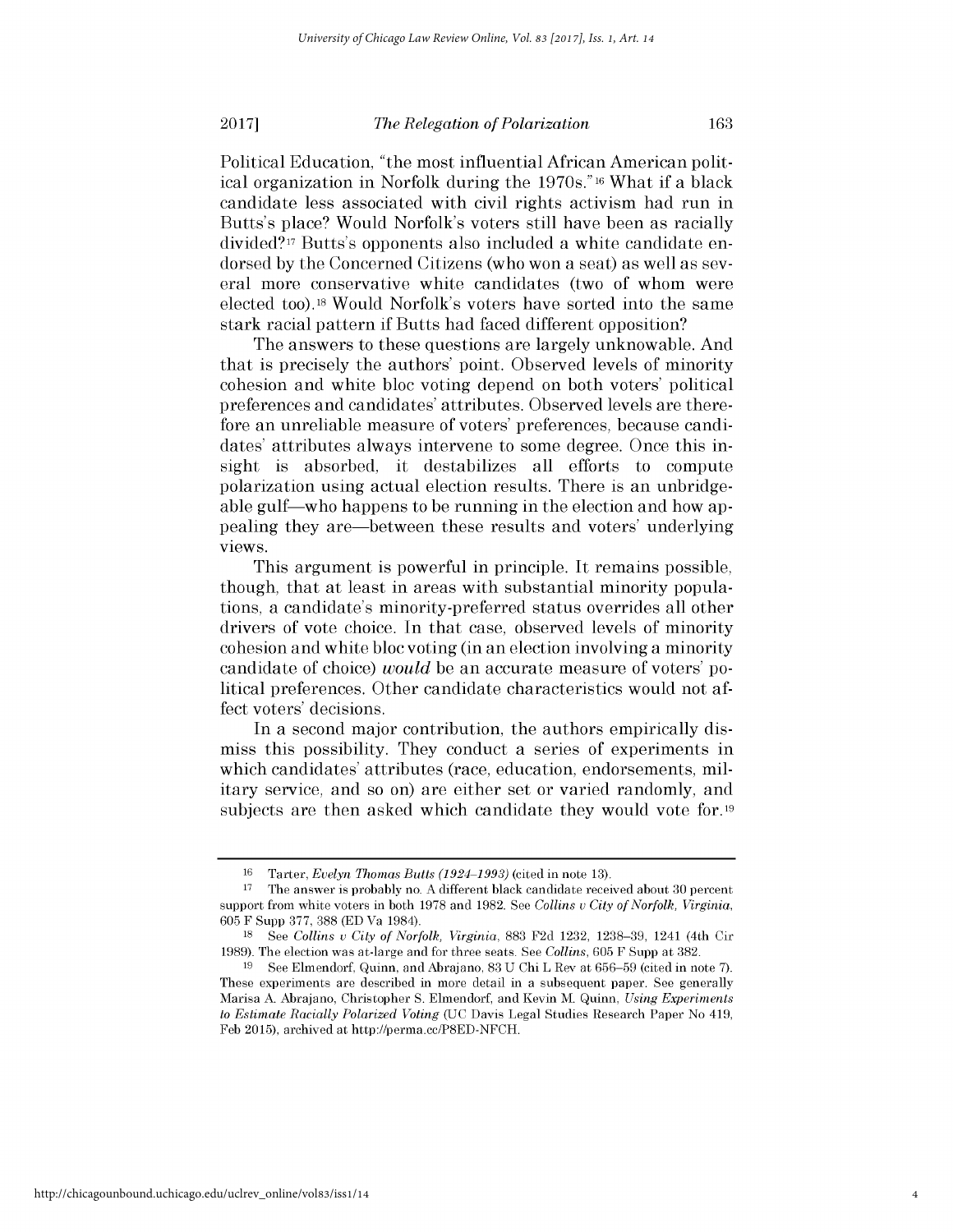## *The University of Chicago Law Review Online* 164 **[83:160**

The results leave no doubt that factors other than minoritypreferred status influence vote choice. For example, Latino-white polarization jumps from 21 percent to **36** percent when the opponent of the Latino candidate of choice is a white *conservative (ra*ther than a randomized white candidate).<sup>20</sup> Similarly, black support for a "low quality" black candidate is only 42 percent, compared to 54 percent for a randomized black candidate.21

To be sure, this is not the first time that surveys have appeared in the literature on polarization. In earlier work, Greiner and Professor Quinn showed how polls could be combined with, or substituted for, ecological regression to counteract the method's drawbacks and produce more accurate estimates.22 But the authors' use of surveys is different. Their polls are not just a way to generate individual-level data and thus to circumvent the problems that afflict ecological analysis. Rather, their polls are a response to an even more vexing difficulty: the disjunction between election results and voters' political preferences. **By** setting or varying *hypothetical* candidates' characteristics, these experiments enable voters' underlying views to be determined more accurately than through any approach that relies on *actual* candidates—whether ecological analysis or more conventional surveys. This is a significant advance that, **if** implemented in litigation, would revolutionize the field. It would sweep away the innumerable issues with which courts currently struggle when assessing polarization and replace them with an elegant technique fully adaptable to the case at hand.

#### **II.** CRITICISMS

It should be clear from the preceding discussion that **I** think very **highly** of the authors' article. **I** would say, in fact, that it **is** the finest piece of legal scholarship to date on racial polarization in voting-an impressive doctrinal, theoretical, and empirical achievement. However, it does seem to me that the authors paint an overly gloomy picture at times. With respect to the lower courts' methodological disagreements, the entire judiciary's supposed "normative dissensus,"23 and the feasibility of just muddling

<sup>20</sup> See Elmendorf, Quinn, and Abrajano, **83 U** Chi L Rev at **659-60** (cited in note **7).** <sup>21</sup>**Id** at **660.**

<sup>22</sup> See **D.** James Greiner and Kevin M. Quinn, *Exit Polling and Racial Bloc Voting:* Combining *Individual-Level andR x C Ecological Data,* 4 Annals **Applied** Stat **1774, 1787- 93** (2010). **See** also Greiner, **86** Ind L **J** at **487-96** (cited in note **15).**

**<sup>23</sup>**Elmendorf, Quinn, and Abrajano, **83 U** Chi L Rev at **679** (cited in note **7).**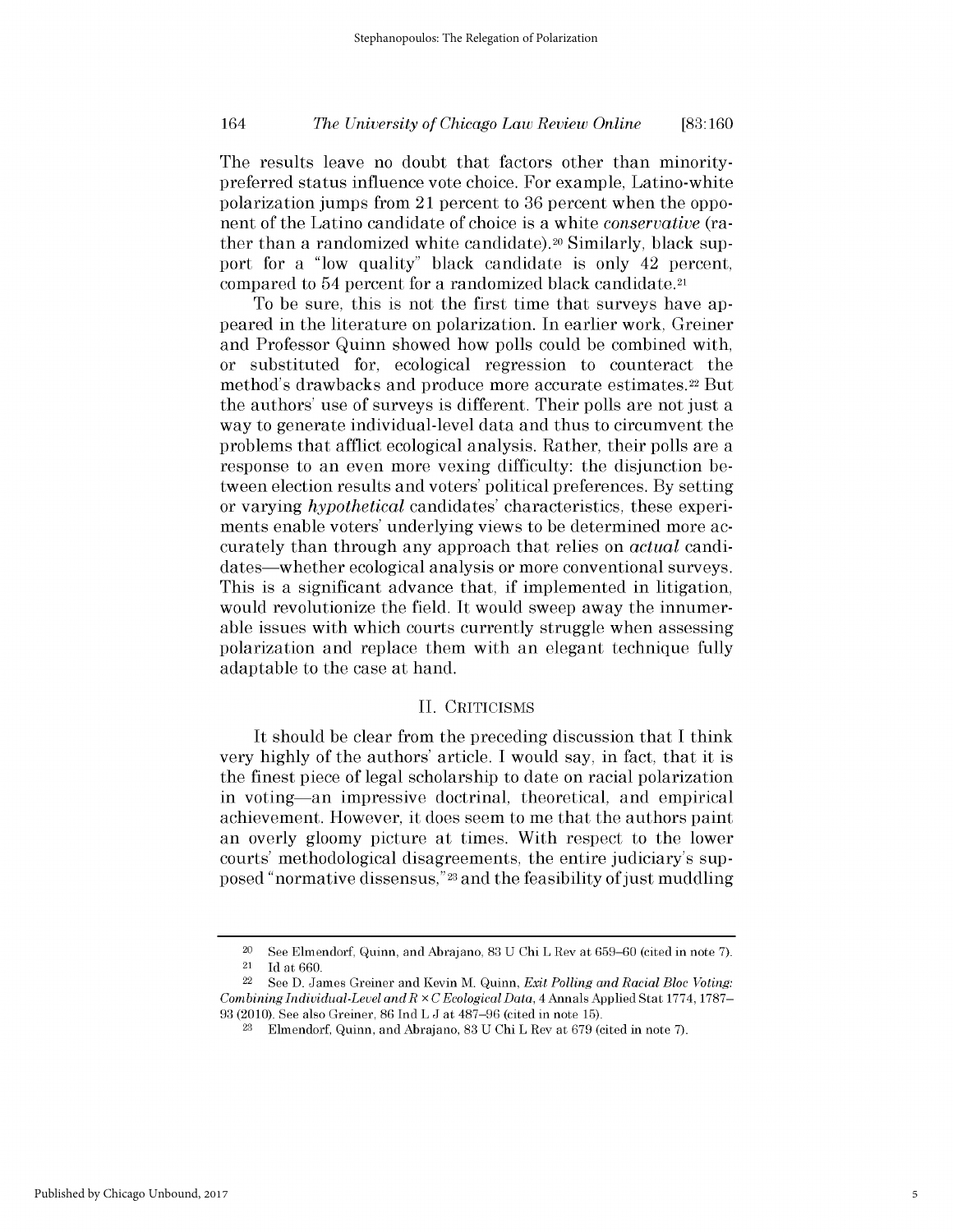#### **A.** Doctrinal Confusion

Start with the diverging approaches taken **by** the lower courts to many of the components of the polarization inquiryground previously covered **by** Professor Ellen Katz and her coauthors,<sup>24</sup> but more thoroughly plowed here. According to the authors, this divergence has a dramatic explanation: a bitter dispute over the very meaning of vote dilution, leading judges in each camp to adopt the interpretations most consistent with their conception of the harm.25 Here, on the other hand, is a more anodyne story: since *Gingles* itself, the Supreme Court has never commented on minority cohesion or white bloc voting at any length. It has occasionally touched on these topics,<sup>26</sup> but it has never answered any of the questions that have preoccupied the lower courts.

Faced with the justices' silence, the lower courts have done what lower courts do. They have decided hundreds of cases as best they could, each one involving different facts, different experts, different evidence on polarization, and so on. They have decided these cases, moreover, not as one undifferentiated judicial cohort, but rather as distinct circuit and district courts (and often without the possibility of intermediate appellate review).27 It is no surprise that a good deal of doctrinal confusion has arisen from all of this activity. **A** good deal of doctrinal confusion *generally arises* when the lower courts are left to their own devices for decades, churning through cases without any guidance from above.

**<sup>I</sup>**can't be sure that my more prosaic explanation is correct. **A** point in its favor, though, is that the same kind of legal muddle has emerged in several other areas of voting rights doctrine. Prior

<sup>24</sup> See Ellen Katz, et al, *Documenting Discrimination in Voting: Judicial Findings under Section 2 of the Voting Rights Act since 1982; Final Report of the Voting Rights Initiative, University ofMichigan Law School,* **39 U** Mich **J** L Ref 643, **663-75** (2006).

**<sup>25</sup>**See Elmendorf, Quinn, and Abrajano, **83 U** Chi L Rev at 636-45 (cited in note **7).**

**<sup>26</sup> See,** for example, *League of United Latin American Citizens v Perry,* 548 **US 399,** 427 (2006) **("LULAC")** (briefly noting that the second and third *Gingles* prongs were satis*fied); Abrams v Johnson,* **521 US** 74, **92-93 (1997)** (briefly noting that the second and third prongs were not satisfied).

**<sup>27</sup>**See **28 USC** *§* 2284(a) (requiring three-judge district courts when congressional or state legislative districts are challenged); **28 USC** *§* **1253** (providing for direct appeal to the Supreme Court from decisions of three-judge courts in many cases).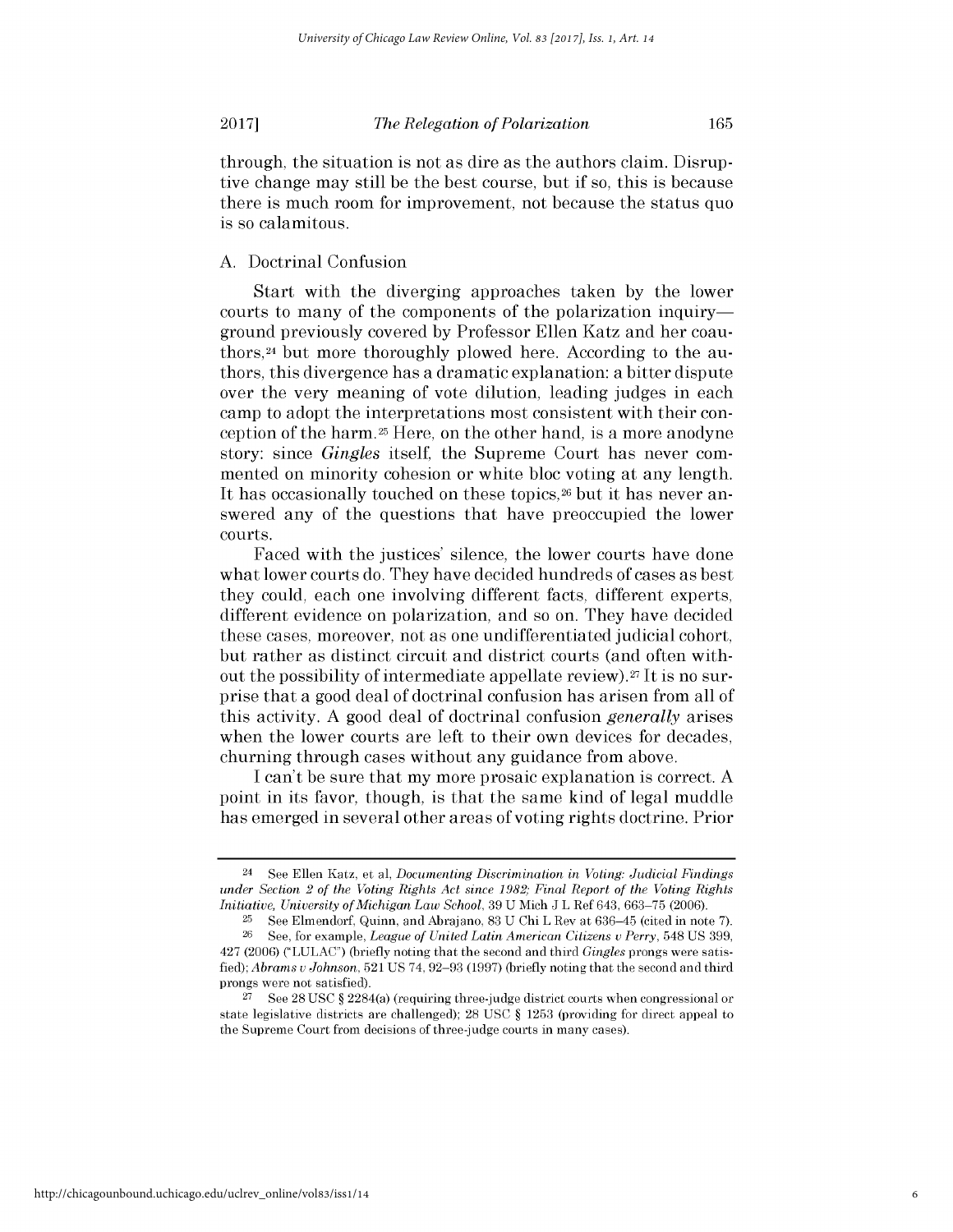## *The University of Chicago Law Review Online* **166 [83:160**

*to Gingles,* for instance, the Supreme Court recognized a constitutional cause of action for racial vote dilution but said little about the theory's contours. <sup>28</sup>In response, as the authors themselves note, "[a] free-form jurisprudence soon developed in the lower courts," with judges unpredictably nullifying or upholding different electoral policies.<sup>29</sup> Likewise, there is just as much uncertainty over *Gingles's first* prong-especially its geographic **com**pactness requirement—as over its second and third elements. Some courts essentially ignore compactness; others examine it spatially; still others conflate it with traditional districting criteria; and the Supreme Court, on one occasion, construed it in terms of cultural commonality.30

And over the last few years, doctrinal chaos has ensued on a whole new front: the validity under the VRA of measures that make it more difficult to vote, most notably photo **ID** requirements. The Supreme Court has yet to wade into this debate. Lacking a definitive pronouncement from it, the lower courts have hopelessly splintered. Some have focused on discriminatory intent,<sup>31</sup>others on discriminatory effect.32 Among those prioritizing effect, an array of tests has been mooted but no consensus has been reached. Additional disputes rage over the right benchmarks for comparison, the most probative types of evidence, and several other issues.33 Once again, the judicial disagreements the authors identify seem typical rather than exceptional—par for the course when subordinates in a hierarchical system proceed without instructions from their superior.

#### B. Vote Dilution Theories

Next, take the vote dilution theories the authors discuss: the proportional representation, coalitional-breakdown, voterdiscrimination, and *League of United Latin American Citizens <sup>v</sup> Perry34* **("LULAC")** models. The authors present these theories as

**<sup>28</sup>**See *White u Regester,* 412 **US 755,** 764 **(1973).**

**<sup>29</sup>**Elmendorf, Quinn, and Abrajano, **83 U** Chi L Rev at **595** (cited in note **7).**

**<sup>30</sup>**For a description of the lower courts' approaches to compactness, see Katz, et al, **39 U** Mich **J** L Ref at **662-63** (cited in note 24). For the Supreme Court's embrace of cultural compactness, see *LULAC,* 548 **US** at 423-43.

**<sup>31</sup> See,** for example, *North Carolina State Conference of NAACP V McCrory,* **App** No 16-1468, slip op at **11** (4th Cir July **29,** 2016).

**<sup>32</sup>See,** for example, *Veasey u Abbott,* No 14-41127, slip op at **32-33** (5th Cir July 20, 2016) (en banc).

**<sup>33</sup>**For a good snapshot of this litigation, see *Major Litigation That Could Impact Voting Access* (Brennan Center for Justice, Oct 13, 2016), archived http://perma.cc/D9CJ-K4Z2.

<sup>34</sup>548 **US 399** (2006).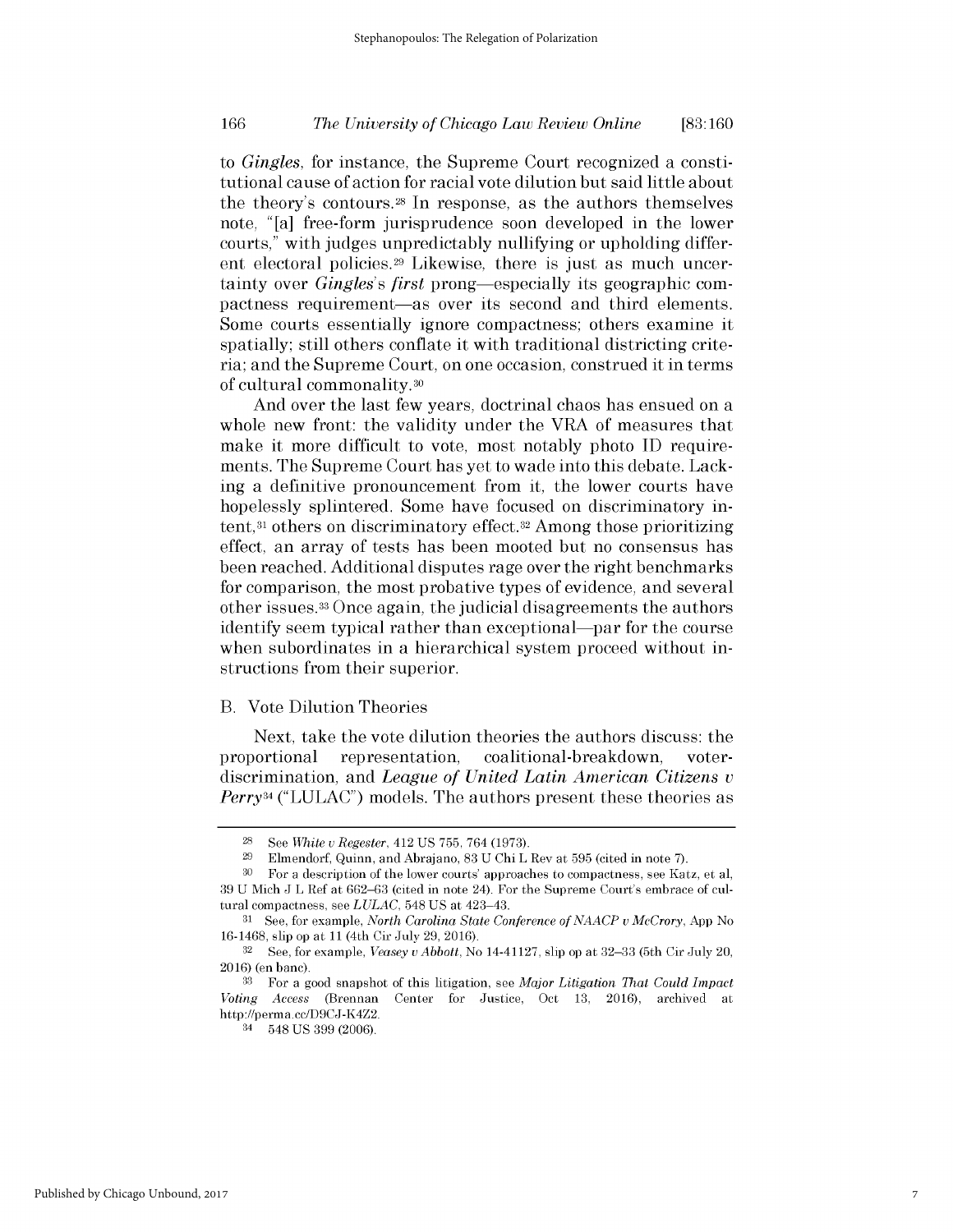if they all stand on similar footing-comparable in their doctrinal and academic support.<sup>35</sup> But one of the accounts, the proportional representation theory (about whose title more in a moment), is clearly predominant, and **by** comparison, the other models are mere sideshows. In *Gingles* itself, an outright majority stated that "[t]he *essence* of a **§** 2 claim is **...** an inequality in the opportunities enjoyed **by** black and white voters to elect their preferred representatives."36 That vote dilution is above all the denial of minority voters' representation **by** their candidates of choice was recognized **by** Justice Sandra Day O'Connor in *Gingles,37* **by** Justice Clarence Thomas in a fire-and-brimstone opinion eight years later,38 and **by** Chief Justice John Roberts in *LULAC39-all* jurists who might have preferred a different theory. The ascendance of this view is also common knowledge among scholars; in Professor Karlan's words, it enjoys "talismanic status."40

In contrast, the other theories represent minor, even **dis**carded, strands of vote dilution doctrine. For example, the coalitional-breakdown model focuses on minority voters' ability to participate in the political process and this process's responsiveness to their substantive interests. Both participation and responsiveness were important elements of the *pre-Gingles* case law.41 *Post-Gingles,* though, they have been demoted to mere entries in the list of Senate factors, divorced from the crucial preconditions for liability.42 The Supreme Court has also rejected **§** 2 claims for influence districts43-eVen though these districts, which require

<sup>41</sup>**See,** for example, *White,* 412 **US** at **765-70;** *Zimmer u McKeithen,* 485 **F2d 1297, 1305-07** (5th Cir **1973)** (en banc).

**<sup>35</sup>**See Elmendorf, Quinn, and Abrajano, **83 U** Chi L Rev at **629-36 &** nn 220, 226, 242, 248 (cited in note **7).**

*<sup>36</sup>Gingles,* **478 US** at 47 (emphasis added).

**<sup>37</sup>**See id at **93** (O'Connor concurring in the judgment) ("[E]lectoral success has now emerged, under the Court's standard, as the linchpin of vote dilution claims.").

**<sup>38</sup>***See Holder u Hall,* **512 US 874, 899** (1994) (Thomas concurring in the judgment) ("[T]he Court has determined that the purpose of the vote **...** is controlling seats.").

**<sup>39</sup> See** *LULAC,* 548 **US** at 494 (Roberts concurring in part, concurring in the **judg**ment in part, and dissenting in part) ("[T]he concern of the Voting Rights Act [is] to ensure minority voters an equal opportunity 'to elect representatives of their choice."').

<sup>40</sup>Pamela **S.** Karlan, *Undoing the Right Thing: Single-Member Offices and the Voting Rights Act,* **77** Va L Rev **1, 29 (1991). See** also, for example, Adam B. Cox and Thomas **J.** Miles, *Judicial Ideology and the Transformation of Voting Rights Jurisprudence,* **75 U** Chi L Rev 1493, **1500 (2008)** ("The *Gingles* framework focused **...** on the electoral success of minority-preferred candidates."); Lani Guinier, *The Triumph of Tokenism: The Voting Rights Act and the Theory of Black Electoral Success,* **89** Mich L Rev **1077, 1078 (1991)** ("The belief that black representation is everything has defined litigation strategy under the Voting Rights Act.").

<sup>42</sup> See *Voting Rights Act Extension* at 28–29 (cited in note 3).<br>43 See *LULAC* 548 US at 445–46

See *LULAC*, 548 US at 445-46.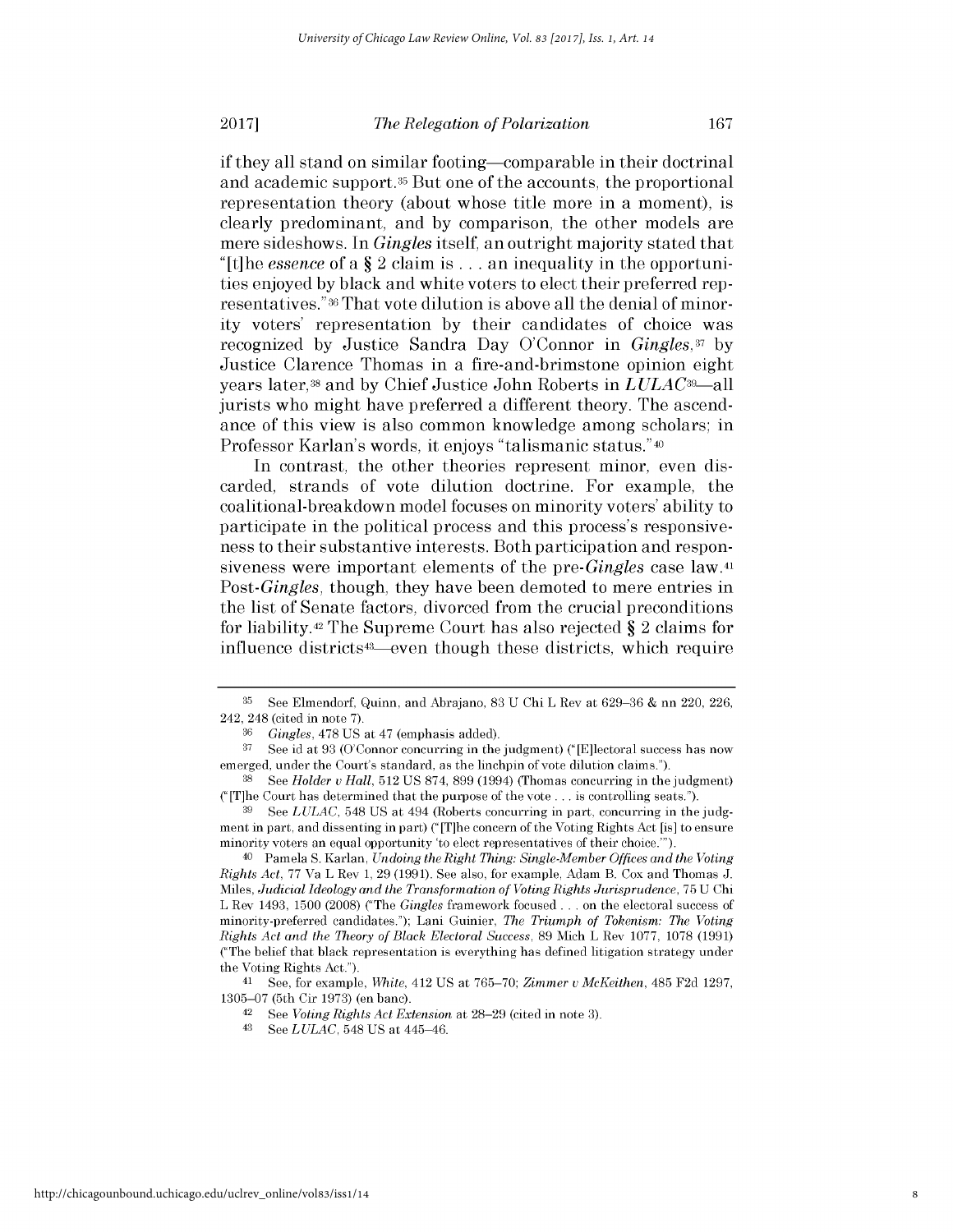minority voters to work with other voters to elect mutually acceptable candidates, are the ones most consistent with a coalitional approach.

Similarly, the voter-discrimination theory holds that the defeat of minority-preferred candidates is most troublesome when they lose because of voter prejudice (not partisanship, socioeconomic status, or some other factor). But in *Gingles,* the plurality declared that "[i]t is *the difference* between the choices made **by** blacks and whites—not the reasons for that difference"—that matters legally.44 The plurality's position was implicitly endorsed **by** a majority of the Court in **1997** and again in *LULAC.* On both of those occasions, the Court took polarization statistics at face value, without ever asking what might account for the figures.<sup>45</sup>

And as for the *LULAC* theory, it is a stretch to call it a fullblown model of vote dilution. *LULAC's* key holdings were that a minority population is not "compact" when its members are culturally and socioeconomically dissimilar, and that a district enclosing such a population is not a valid **§** 2 remedy.46 These are notable glosses of *Gingles's* first prong and of the proper remedies in **§** 2 litigation. But that is all they are. They imply nothing about *Gingles's* second and third prongs, about the list of Senate factors-or about the real meaning of vote dilution.

The proportional representation theory is thus, at the very least, first among equals. Given this status, it is important to be clear about what exactly the theory specifies. And on this front, **I** think the term *proportional representation is* inapt, as is the authors' claim that "[o]n this view . . . the ratio of the number of [minority-opportunity] districts **...** to the total number of districts should roughly equal the ratio of the minority population to the total population."47 As **I** have explained elsewhere, a more accurate statement of the theory is that minority voters should be able to elect their preferred candidates to the extent permitted **by** their geographic distribution, up to a ceiling of proportionality.48 This version acknowledges the vital role played **by** minority voters' spatial patterns. It is also truer to the Court's view of proportionality, which boosts plaintiffs' cases when it is absent and undercuts them when it is present. <sup>49</sup>

<sup>44</sup>*Gingles,* **478 US** at **63** (Brennan) (plurality).

<sup>45</sup>*See Abrams,* **521 US** at **93;** *LULAC,* 548 **US** at 427.

**<sup>46</sup>***See LULAC,* 548 **US** at 423-43.

<sup>47</sup> Elmendorf, Quinn, and Abrajano, **83 U** Chi L Rev at **630** (cited in note **7).**

**<sup>48</sup>See** Nicholas **0.** Stephanopoulos, *Race, Place, and Power,* **68** Stan L Rev **1323, 1333-39** (2016).

**<sup>49</sup> See** *Johnson u De Grandy,* **512 US 997, 1013-17** (1994).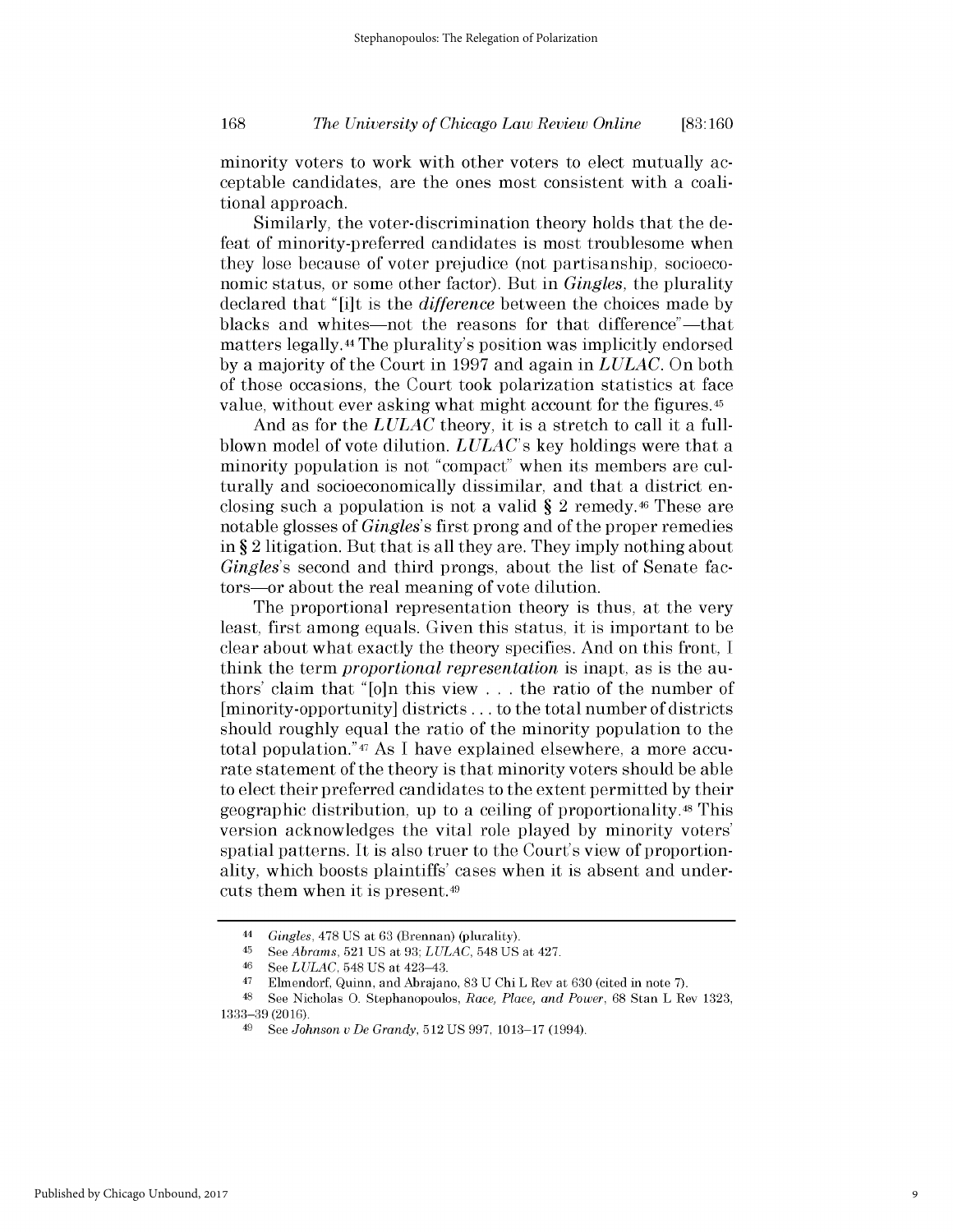Are these just semantic differences? No, because when geography is taken into account, minority voters do not (and should not be expected to) achieve proportional representation. The problem for minority voters is that, in most jurisdictions, they are not allocated efficiently enough to attain proportionality. Rather, they tend to be too concentrated in a few areas and not concentrated enough in many other regions. At present, consequently, minority voters are underrepresented in Congress and in nearly every state legislature.<sup>50</sup> In many states, moreover, there are no more geographically compact, minority opportunity districts that can be drawn.51 *Proportional representation is* thus a misleading label for the leading theory of vote dilution because it implies that minority voters can and should be proportionally represented. *Representation to the extent allowed by geography is* the clunkier, but more correct, term.

#### **C.** Exogenous Data

There is one last reason why **I** am somewhat more sanguine than the authors about the current state of racial polarization doctrine. It is that while the authors focus on *endogenous* election results (for the institution at issue in the litigation), *exogenous* results (for other offices) can also be used to calculate polarization. True, exogenous results are just as vulnerable to the authors' central criticism-they too are a function of both voters' preferences and candidates' characteristics. And, true, voting at other governmental levels may involve different issues and concerns. Nevertheless, exogenous data has significant advantages over endogenous data: it enables litigants to compute polarization for many jurisdictions simultaneously, to compare the resulting estimates, and to reach conclusions about where voting is more and less polarized.52 Exogenous data thus makes possible the analysis of *Gingles's* second and third prongs even after the authors' point about candidates' attributes has been grasped.

**<sup>50</sup>**See Nicholas **0.** Stephanopoulos, *Our Electoral Exceptionalism,* **80 U** Chi L Rev **769,** 834 **(2013).**

**<sup>51</sup> See** Nate Silver, *Geography, Not Voting Rights Act, Accounts for Most Majority-Minority Districts* (FiveThirtyEight, June **25, 2013),** archived at http://perma.cc/48DK-**LFQ2** (describing the "tendency of racial minorities to **be** concentrated in a group of overwhelmingly Democratic districts" and how "most [majority-minority districts] arise as a result of the geographic distribution of minority voters").

**<sup>52</sup>**See, for example, *Texas u United States,* **887** F Supp **2d 133,** 142 **(DDC** 2012), vacd and remd, **133 S** Ct **2885 (2013)** (noting that exogenous data "allow[] comparison between benchmark and proposed districts").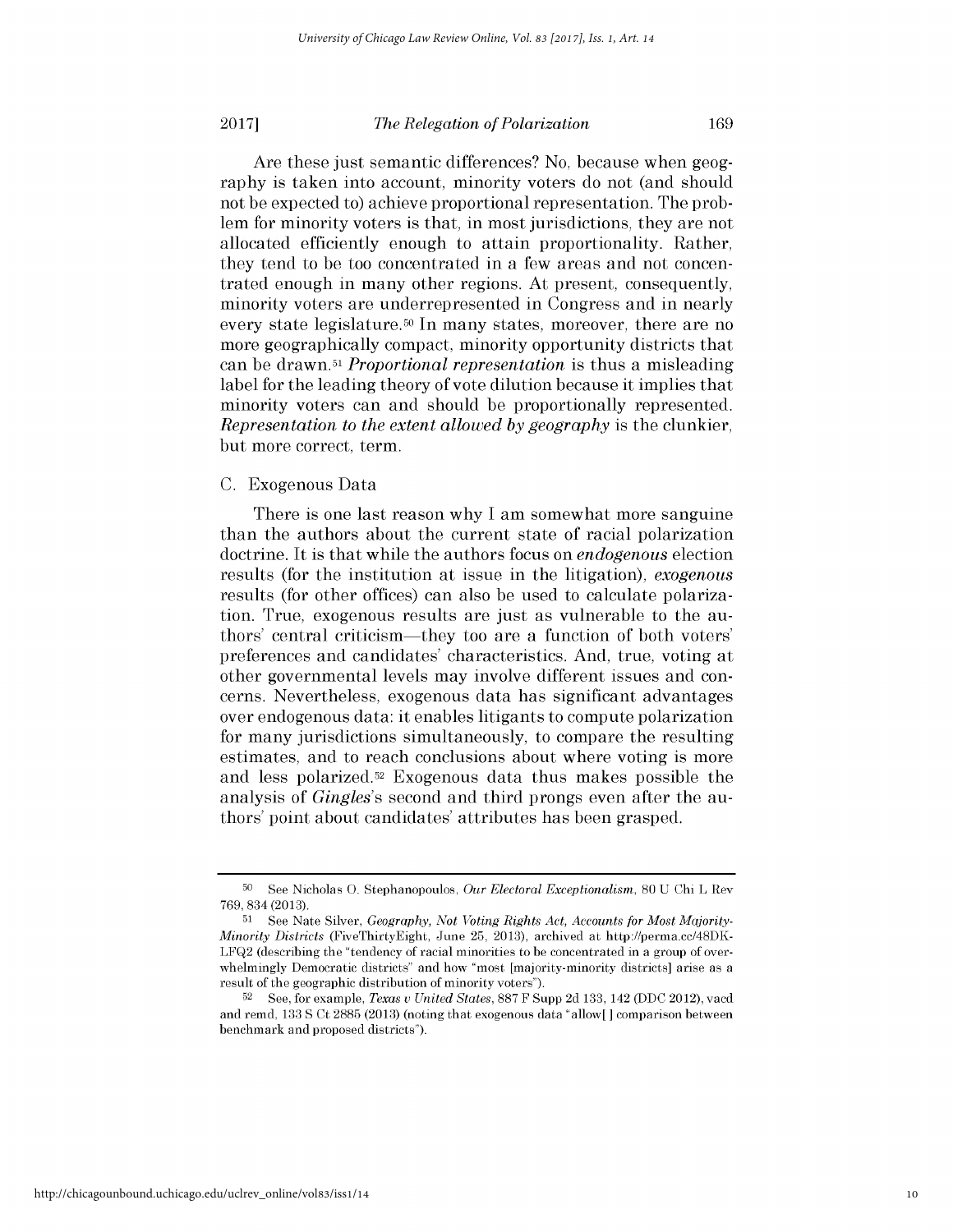## *The University of Chicago Law Review Online* **170 [83:160**

An example may be helpful here. In the 2004 presidential election, President George W. Bush faced off against Senator John Kerry, and in **2008,** Senator Barack Obama opposed Senator John McCain. Measured at the state level, black-white polarization in voting was somewhat higher in **2008** than in 2004 **(53** percent versus 48 percent). This rise does *not* mean that voters' underlying preferences were more divergent in **2008;** the larger gap could also have stemmed from the candidates' idiosyncratic features (in particular, Obama's race). But while *inter-temporal* comparisons are suspect, *inter-jurisdictional* comparisons are quite feasible. For instance, Alabama was much more polarized than Alaska in both 2004 and **2008** (74 percent versus 54 percent; **87** percent versus **62** percent). So was Mississippi relative to Missouri, Virginia relative to Vermont, and so on.<sup>53</sup>

**By** relying more heavily on exogenous data, then, it becomes more realistic than the authors believe to just muddle through. As **I** have stressed, exogenous data is not without its flaws. But **by** keeping the candidates *constant* from one jurisdiction to the next (in the context of a particular election), it allows judgments about relative polarization to be made. And for litigation purposes, such judgments are all we really need. They are enough to analyze *Gingles's* second and third prongs even **if** they do not reveal the true polarization of voters' preferences.

#### III. **IMPLICATIONS**

Suppose I'm wrong, though, about the usefulness of exogenous data. Suppose also that courts deem opinion surveys—especially surveys involving randomized attributes of hypothetical candidates-too fanciful to be admissible. What happens then to the analysis of polarization? The authors offer a series of ideas. Polarization could become part of the totality-of-circumstances inquiry rather than a precondition for liability. Polarization could be replaced **by** some proxy for intentional discrimination. Or it could be replaced **by** relative minority turnout. <sup>54</sup>

These are all interesting suggestions. But to conclude this piece, **I** want to consider an even more radical idea: *eliminating* rather than *amending Gingles's* second and third prongs. In this case, the only precondition for liability would be a showing that at least one more reasonably compact majority-minority district

**<sup>53</sup>**Polarization figures are on **file** with the author and are the basis for Stephanopoulos, **68** Stan L Rev at **1358** (cited in note 48).

<sup>54</sup>See Elmendorf, Quinn, and Abrajano, **83 U** Chi L Rev at **675** (cited in note **7).**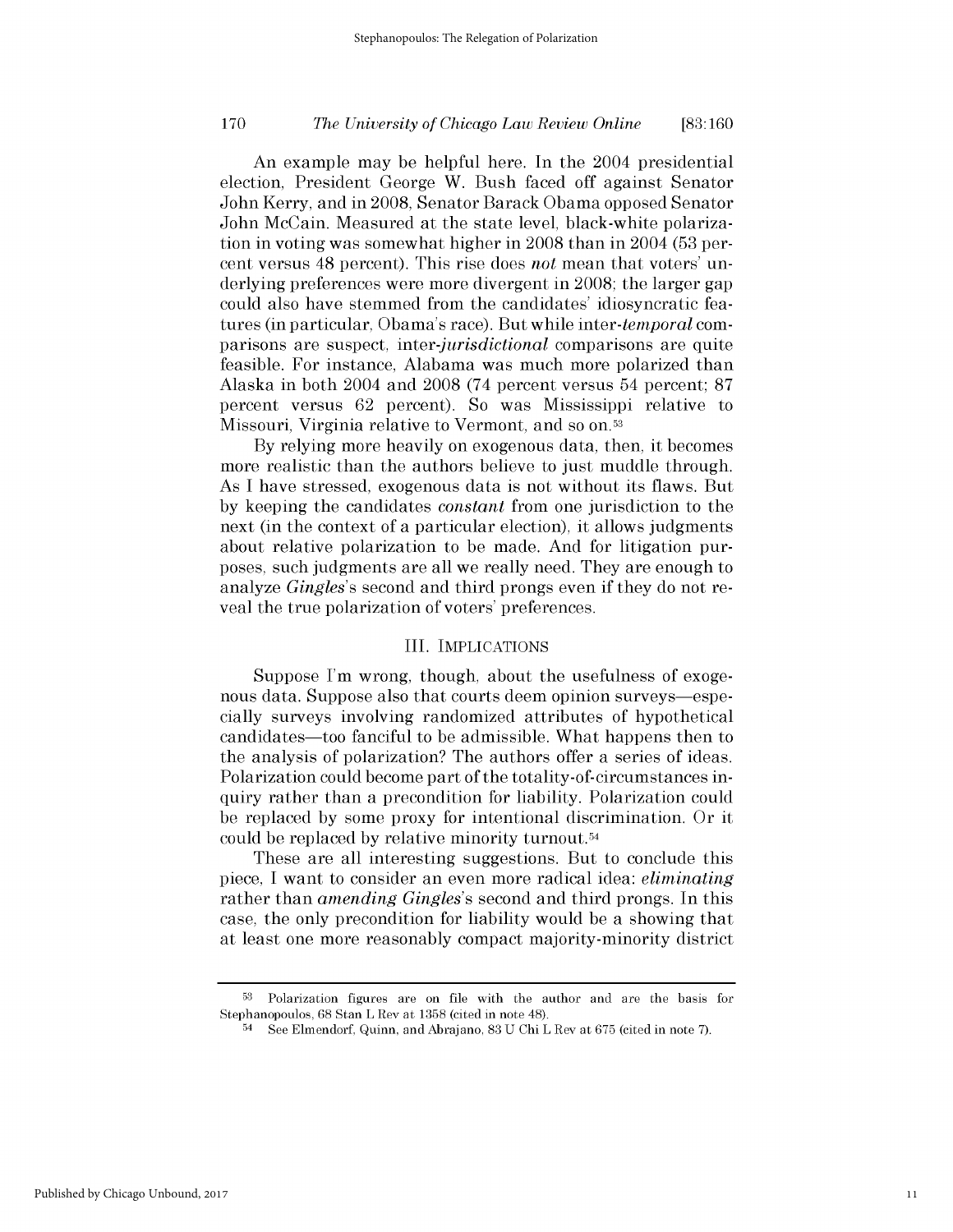could be drawn. As soon as a plaintiff made this showing, the spotlight would shift immediately to the list of Senate factors, without any consideration of polarization.

Interestingly, even this extreme a tactic-collapsing *Gingles's* three prongs into one—would not eradicate all traces of polarization from the doctrine. **A** court would presumably want some assurance that any new district it constructed would actually elect a minority candidate of choice. But how a district **is** likely to perform can be determined only **by** studying the voting patterns of minority and white voters-in short, **by** studying polarization. Likewise, a court would want to know to what extent minority voters are *already* represented **by** their preferred candidates. Figuring out who these preferred candidates are also requires understanding minority voters' behavior at the polls.

These points, though, should not be overstated. In most cases, it is reasonably clear whether a newly drawn district will elect a minority candidate of choice. **A** district with a small minority **pop**ulation (say, below **25** percent) usually will not; a district with a large minority population (say, above 45 percent) usually will; and only in the space between these lines—a space now occupied **by** very few districts55-is there substantial uncertainty. Similarly, minority voters' representation **by** their candidates of choice is rarely hard to assess. Most of these candidates both are readily identifiable (thanks to their race or ethnicity) and represent minority-heavy districts.<sup>56</sup> The kind of polarization analysis that would have to be conducted in a one-prong world, then, would be much simpler and lower-stakes than that undertaken today. It would never be dispositive for purposes of liability. In essence, it would just amount to a check that judicial intervention would, in fact, promote minority representation.

So conceived, why would a one-prong world be attractive? One reason is its greater simplicity. With a single precondition for liability rather than three, there would be two fewer issues for litigants to brief, for experts to opine on, and for courts ultimately to resolve. Another reason is closer fidelity to the statutory text. The language of **§** 2 never mentions polarization, nor **did** the concept play a major role in the *pre-Gingles* case law. *Gingles's ele*vation of polarization to linchpin status is thus odd and hard to defend on conventional interpretive grounds.

**<sup>55</sup>**See Nicholas **0.** Stephanopoulos, *The South after* **Shelby** County, **2013 S** Ct Rev **55, 89, 100-01.**

**<sup>56</sup>**See id at **87-90.**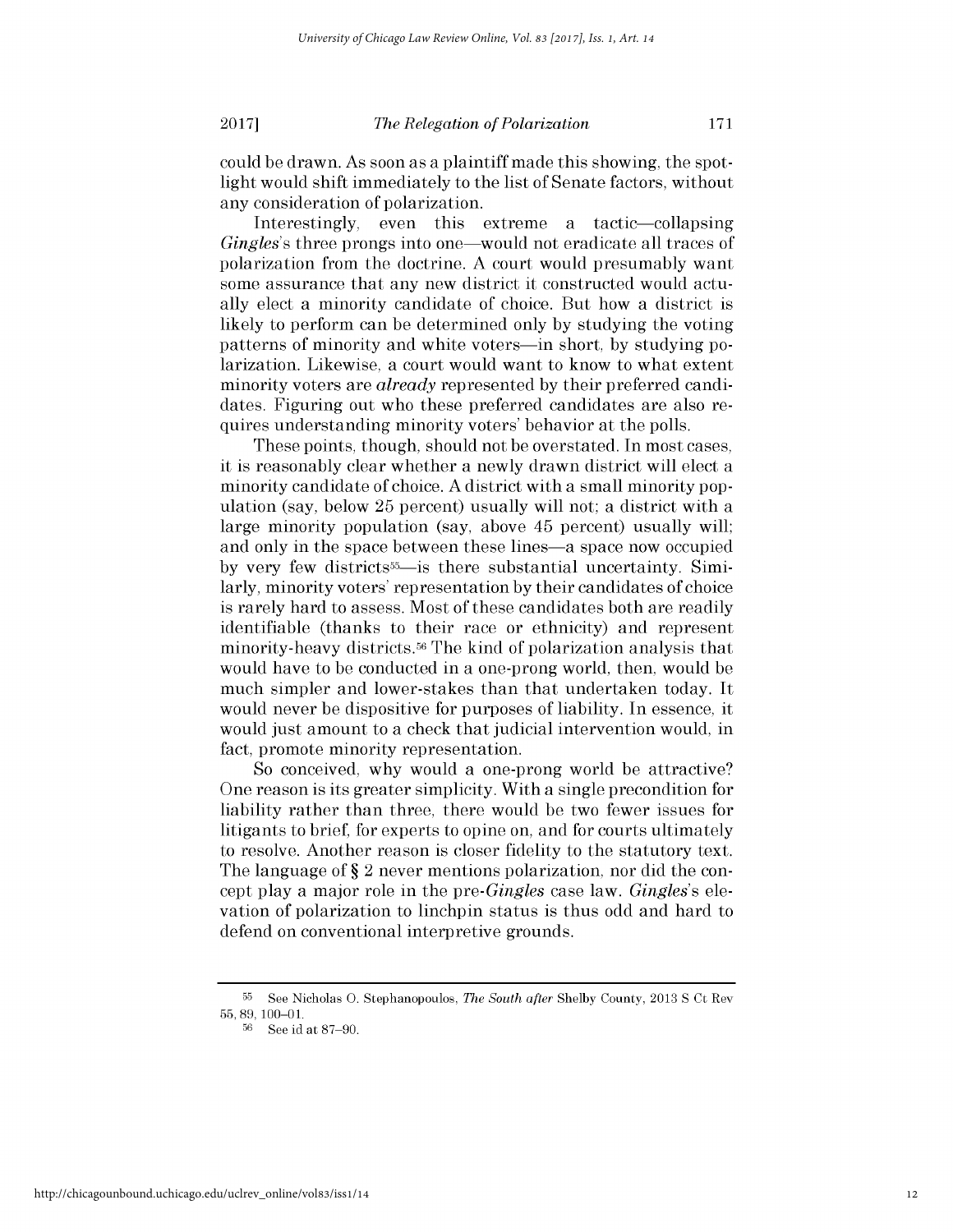## *The University of Chicago Law Review Online* **172 [83:160**

Perhaps the most important reason, though, is theoretical. *Gingles's* second and third prongs conflict in certain cases with the model **I** described earlier: minority voters' representation **by** their preferred candidates, to the extent permitted **by** geography, up to a ceiling of proportionality. Specifically, a clash ensues whenever another geographically compact, minority opportunity district *could* be drawn-but *isn't* because a court finds insufficient minority cohesion or white bloc voting. In these situations, the polarization requirement frustrates **§** 2's representational goal, and the goal could be furthered **if** the requirement were waived.

On the other hand, the one remaining prong in a one-prong world would assume even greater significance. And that prong's centerpiece, geographic compactness, is just as untethered from the statutory text as polarization, and in even starker tension with minority voters' representation **by** their candidates of choice. Many minority populations are spatially *dispersed* and thus unable to win vote dilution claims despite being as morally worthy of representation as more concentrated groups. <sup>5</sup>7 Additionally, **if** it were simpler for **§** 2 to be satisfied, concern would mount that minority voters' improved descriptive representation would come at a substantive cost. Minority voters' descriptive and substantive representation are inversely related in certain circumstances,<sup>58</sup> meaning that an easier-to-prove vote dilution action is not an unalloyed good.

#### **CONCLUSION**

Because the arguments in both directions are strong, I'm not yet sure whether polarization should be relegated to the sidelines of vote dilution doctrine. **I** *am* sure, though, that the authors deserve a good deal of credit for broaching this possibility-for **high**lighting the flaws in how polarization is calculated and thus prompting scholars and judges to reconsider *Gingles's* second and third prongs. Ever since *Gingles,* there has been a tendency in the voting rights community to take the case as gospel, to operate entirely within its framework notwithstanding the strangeness of that structure. The authors are among the first to contemplate a

**<sup>57</sup>**See Nicholas **0.** Stephanopoulos, Civil Rights in a Desegregating America, **83 U** Chi L Rev **1329,** 1384, **1388 (2016).**

**<sup>58</sup> See** Stephanopoulos, **68** Stan L Rev at **1392-93** (cited in note 48) (empirically documenting this tradeoff when Republicans-but not Democrats or a nonpartisan body-are responsible for redistricting).